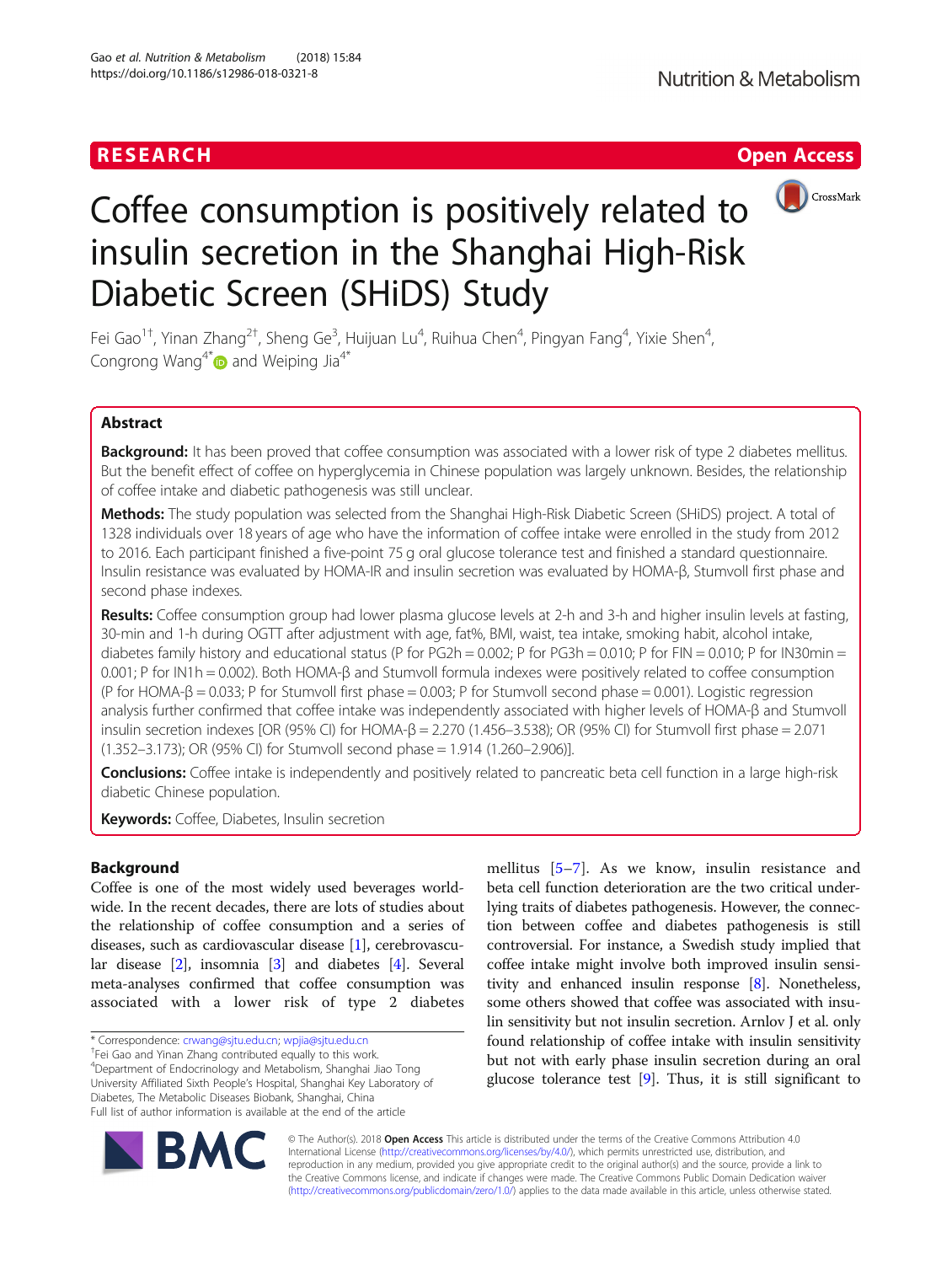further investigate the relationship between coffee and the pathogenesis of diabetes.

China is a newly coffee consumption country, more and more people custom to having coffee frequently. Meanwhile, China has large diabetes epidemic.The estimated overall prevalence of total diabetes and of pre-diabetes is 10.9 and 35.7%, respectively [[10](#page-6-0)]. However, the association between coffee consumption and diabetes or the pathogenesis in Chinese population is largely unknown.

In the present study, we aim to evaluate the association of coffee intake and the prevalence of newly diagnosed diabetes as well as diabetic pathogenesis in a large high-risk diabetic Chinese Population from Shanghai High-risk Diabetic Screen project (SHiDS).

# Methods

## Study design and population

The study population was selected from the Shanghai High-Risk Diabetic Screen (SHiDS) project, a large clinic based screening project that was implemented since 2002. Details on the methodology have previously been reported [[11](#page-6-0)]. In brief, the SHiDS project involves screening of individuals with known risk factors for diabetes. The inclusion criterion of SHiDS study is individuals with at least one of the known risk factors for diabetes including 1) family history of diabetes, 2) being overweight or obese, 3) previously identified impaired fasting glucose or impaired glucose tolerance, 4) history of gestational diabetes, 5) polycystic ovary syndrome, 6) hypertension, 7) dyslipidemia. Previously diagnosed diabetic patients were excluded from the study [[11](#page-6-0)]. For the present study, a total of 1328 individuals over 18 years of age who have the information of coffee intake were enrolled in the study from 2012 to 2016. This study was approved by the Institutional Review Board of Shanghai JiaoTong University Affiliated Sixth People's Hospital in accordance with the principles of the Helsinki Declaration. Informed consent was obtained from each subject before the survey.

# Data collection

Participants arrived at the hospital at 7: 30 AM after an 8 h overnight fasting before the five-point 75 g oral glucose tolerance test (OGTT). Each participant underwent a physical examination including measurement of height, weight, waist circumference and blood pressure. Body mass index (BMI) was calculated as weight divided by height squared  $(kg/m<sup>2</sup>)$ . A standard questionnaire was conducted by trained research staff. Data on the current lifestyle, coffee intake, tea intake, smoking habit, alcohol intake, physical activity, medical record, diabetes family history (first degree relatives only) and educational status were collected for each participant. Venous blood samples were collected at 0, 30, 60, 120 and 180 min during a standard 75 g-OGTT, and plasma glucose levels were measured using a glucose oxidase method. Glycosylated hemoglobin A1c (HbA1c) was measured by high performance liquid chromatography. Glycated albumin (GA) was measured by the liquid enzymatic assay. Serum insulin levels were measured using a chemical luminescence method.

Diabetes was diagnosed according to the standard criteria by the World Health Organization (WHO) in 1999 [fasting plasma glucose (FPG)  $\geq$ 7.0 mmol/L or 2-h postprandial plasma glucose (PG2h) ≥11.1 mmol/L]. Hypertension and dislipidemia were defined as self-reported with a validated history diagnosed by doctors. Insulin resistance was assessed by homeostatic model assessment of insulin resistance (HOMA-IR) value [\[12](#page-6-0)]. Pancreatic beta cell function was evaluated by homeostatic model assessment of β-cell function (HOMA-β) value [\[13\]](#page-6-0), Stumvoll first phase and second phase indexes, respectively [[14](#page-6-0)].

HOMA-IR = fasting serum insulin (FIN) (mU/L)  $\times$ FPG (mmol/L) / 22.5 [\[12](#page-6-0)]

HOMA-β =  $20 \times$  FIN (mU/L) / [FPG (mmol/L) - 3.5] [\[13](#page-6-0)]

Stumvoll1st phase =  $2503 + 38.856 \times FIN$  (mU/L)  $126.5 \times PG2h$  (mmol/l) + 5.724  $\times$  2-h postprandial serum insulin (IN2h)  $(mU/L) - 239.3 \times FPG$  (mmol/l) [[14](#page-6-0)].

Stumvoll 2nd phase =  $393 + 6.978 \times FIN$  (mU/L) - $40.72 \times$  PG2h (mmol/l) + 1.878  $\times$  IN2h (mU/L) [\[14\]](#page-6-0)

## Statistical analyses

Statistical analyses were performed using SPSS 20.0 (SPSS, Inc., Chicago, IL). FPG, 30-min postprandial plasma glucose (PG30min), 1-h postprandial plasma glucose (PG1h), PG2h, 3-h postprandial plasma glucose (PG3h), FIN, 30-min postprandial serum insulin (IN30min), 1-h postprandial serum insulin (IN1h), IN2h, 3-h postprandial serum insulin (IN3h), HbA1c, GA and HOMA-IR were logarithmic transformed to obtain approximate normal distribution before statistical analysis. Participant characteristics were tested for differences across coffee intake categories. Variables with approximately normal distribution were presented as means ± standard deviation while those with skew distribution were shown as median [interquartile range (IQR)] and classified variable as frequencies and percentages. Continuous variables were compared by t-test while classified variable by chi-square test. The associations of coffee intake with different variables were analyzed by covariance. Logistic regression was used to model associations between coffee consumption and insulin secretion indexes, taking account of potential confounders. All reported P values were two-tailed and  $P < 0.05$  were considered statistically significant.

# Result

# Clinical characteristics of the participants stratified by coffee consumption

The demographic and clinical characteristics of the participants are presented in Table [1.](#page-2-0) After statistical analysis by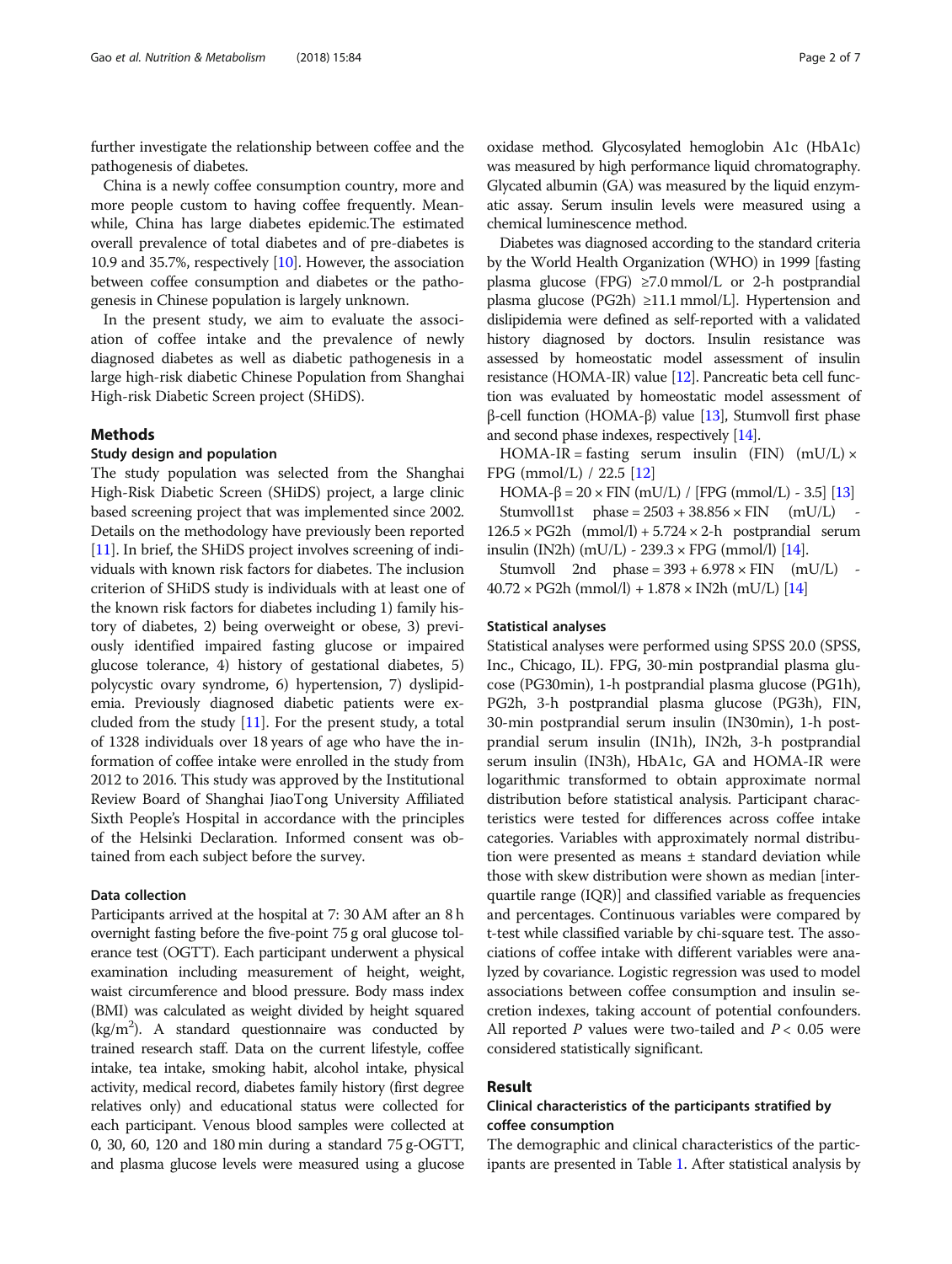<span id="page-2-0"></span>Table 1 Clinical characteristics of the participants stratified by coffee consumption

|                                    | Non-coffee ( $n = 818$ ) | Coffee $(n = 510)$   | Total $(n = 1328)$   | $\overline{P}$ |
|------------------------------------|--------------------------|----------------------|----------------------|----------------|
| Male (n, %)                        | 330 (40.34%)             | 210 (41.18%)         | 540 (40.66%)         | 0.763          |
| Age, years (mean, SD)              | 52.80 (14.22)            | 48.34 (14.49)        | 51.08 (14.47)        | < 0.001        |
| Weight, kg (mean, SD)              | 65.07 (12.60)            | 69.99 (14.24)        | 66.95 (13.46)        | < 0.001        |
| BMI, kg/m <sup>2</sup> (mean, SD)  | 23.96 (3.65)             | 25.18 (4.08)         | 24.43 (3.87)         | < 0.001        |
| Waist, cm (mean, SD)               | 86.46 (10.19)            | 88.79 (11.07)        | 87.35 (10.59)        | < 0.001        |
| Fat, % (mean, SD)                  | 28.37 (7.70)             | 29.81 (8.25)         | 28.91 (7.94)         | 0.004          |
| SBP, mmHg (mean, SD)               | 130.39 (18.17)           | 130.23 (17.41)       | 130.33 (17.88)       | 0.880          |
| DBP, mmHg (mean, SD)               | 79.02 (10.93)            | 79.20 (11.33)        | 79.09 (11.09)        | 0.776          |
| Diabetic family history (n, %)     | 351 (44.94%)             | 249 (50.82%)         | 1271 (47.21%)        | 0.041          |
| Hypertension (n, %)                | 279 (34.15%)             | 160 (31.37%)         | 1327 (33.08%)        | 0.296          |
| Dislipidemia (n, %)                | 249 (30.48%)             | 168 (33.01%)         | 1326 (31.45%)        | 0.335          |
| Higher Education (n, %)            | 370 (45.23%)             | 312 (61.18%)         | 1328 (51.36%)        | < 0.001        |
| Current smoke (n, %)               | 104 (12.73%)             | 91 (17.88%)          | 1326 (14.71%)        | 0.010          |
| Current alcohol intake (n, %)      | 115/703 (14.06%)         | 107/402 (21.02%)     | 222 (16.73%)         | 0.001          |
| Tea consumption (n, %)             | 293 (35.91%)             | 321 (62.94%)         | 1326 (46.30%)        | < 0.001        |
| Frequent physical activity (n, %)  | 629 (76.99%)             | 385 (75.49%)         | 1327 (76.41%)        | 0.532          |
| FPG, mmol/L (median, IQR)          | $6.15(5.46 - 7.06)$      | $6.04(5.36 - 7.14)$  | $6.11(5.42 - 7.08)$  | 0.259          |
| PG30min, mmol/L (median, IQR)      | 10.67 (9.09-12.38)       | 10.47 (9.05-12.27)   | 10.60 (9.07-12.35)   | 0.188          |
| PG1h, mmol/L (median, IQR)         | 12.29 (9.79-15.25)       | 12.19 (9.43-14.97)   | 12.25 (9.68-15.14)   | 0.148          |
| PG2h, mmol/L (median, IQR)         | 10.02 (7.36-14.31)       | 9.53 (7.09-13.47)    | $9.85(7.28 - 14.06)$ | 0.024          |
| PG3h, mmol/L (median, IQR)         | $6.69$ $(4.84 - 9.62)$   | $6.30(4.55 - 8.97)$  | $6.45(4.74 - 9.35)$  | 0.016          |
| FIN, uIU/mL (median, IQR)          | $8.43(5.75 - 12.61)$     | 10.10 (6.94-16.22)   | $9.08(6.02 - 13.81)$ | < 0.001        |
| IN30min, uIU/mL (median, IQR)      | 44.05 (27.52-69.97)      | 58.09 (34.50-93.70)  | 48.21 (28.82-80.23)  | < 0.001        |
| IN1h, uIU/mL (median, IQR)         | 64.58 (40.18-101.45)     | 77.03 (50.30-121.83) | 69.20 (44.25-107.50) | < 0.001        |
| IN2h, uIU/mL (median, IQR)         | 69.91 (45.83-115.70)     | 81.54 (51.53-128.38) | 74.75 (48.05-119.05) | 0.002          |
| IN3h, uIU/mL (median, IQR)         | 32.22 (17.34-57.65)      | 34.29 (18.23-62.04)  | 32.75 (17.64-58.38)  | 0.237          |
| HbA1c, % (median, IQR)             | $6.00$ $(5.60 - 6.50)$   | 5.90 (5.50-6.60)     | $5.90(5.60 - 6.50)$  | 0.855          |
| GA, % (median, IQR)                | 14.30 (12.80-16.60)      | 13.85 (12.40-16.70)  | 14.10 (12.70-16.68)  | 0.263          |
| Newly diagnosed diabetes (n, %)    | 381 (46.58%)             | 213 (41.76%)         | 594 (44.73%)         | 0.037          |
| Impaired glucose regulation (n, %) | 237 (28.97%)             | 148 (29.02%)         | 385 (28.99%)         | 0.241          |
| HOMA-ß (mean, SD)                  | 84.30 (89.77)            | 104.65 (103.29)      | 92.11 (95.66)        | < 0.001        |
| HOMA-IR (median, IQR)              | 2.37 (1.49-3.71)         | 2.80 (1.75-4.61)     | 2.52 (1.60-4.04)     | < 0.001        |
| Stumvoll first phase (mean, SD)    | 459.97 (1096.52)         | 717.67 (1060.32)     | 558.85 (1089.60)     | < 0.001        |
| Stumvoll second phase (mean, SD)   | 179.32 (248.52)          | 242.04 (246.55)      | 203.33 (249.54)      | < 0.001        |

Continuous variables were compared by t-test while classified variable by chi-square test

Variables with approximately normal distribution were presented as means ± standard deviation while those with skew distribution were shown as median (inter quartile range) and classified variable as frequencies and percentages

Abbreviations: SD standard deviation, IQR inter quartile range, BMI body mass index, SBP systolic pressure, DBP diastolic pressure, FPG fasting plasma glucose, PG30min 30-min postprandial plasma glucose, PG1h 1-h postprandial plasma glucose, PG2h 2-h postprandial plasma glucose, PG3h 3-h postprandial plasma glucose, HbA1c glycosylated hemoglobin A1c, GA glycated albumin, FIN fasting serum insulin, IN30min 30-min postprandial serum insulin, IN1h 1-h postprandial serum insulin, IN2h 2-h postprandial serum insulin, IN3h 3-h postprandial serum insulin, HOMA-IR homeostatic model assessment of insulin resistance, HOMA-β, homeostatic model assessment of β-cell function

t-test, it showed that coffee consumed population was relatively younger and fatter than non-coffee participants (P for age < 0.001; P for BMI < 0.001; P for waist < 0.001; P for fat% =  $0.004$ ). Besides, coffee consumed group had higher education level  $(P < 0.001)$ , current smoke

percentage ( $P = 0.010$ ), current alcohol intake percentage  $(P = 0.001)$ , tea consumption percentage  $(P < 0.001)$  and higher percentage of diabetes family history  $(P = 0.041)$ . The prevalence of hypertension and dyslipidemia were not different between these two groups.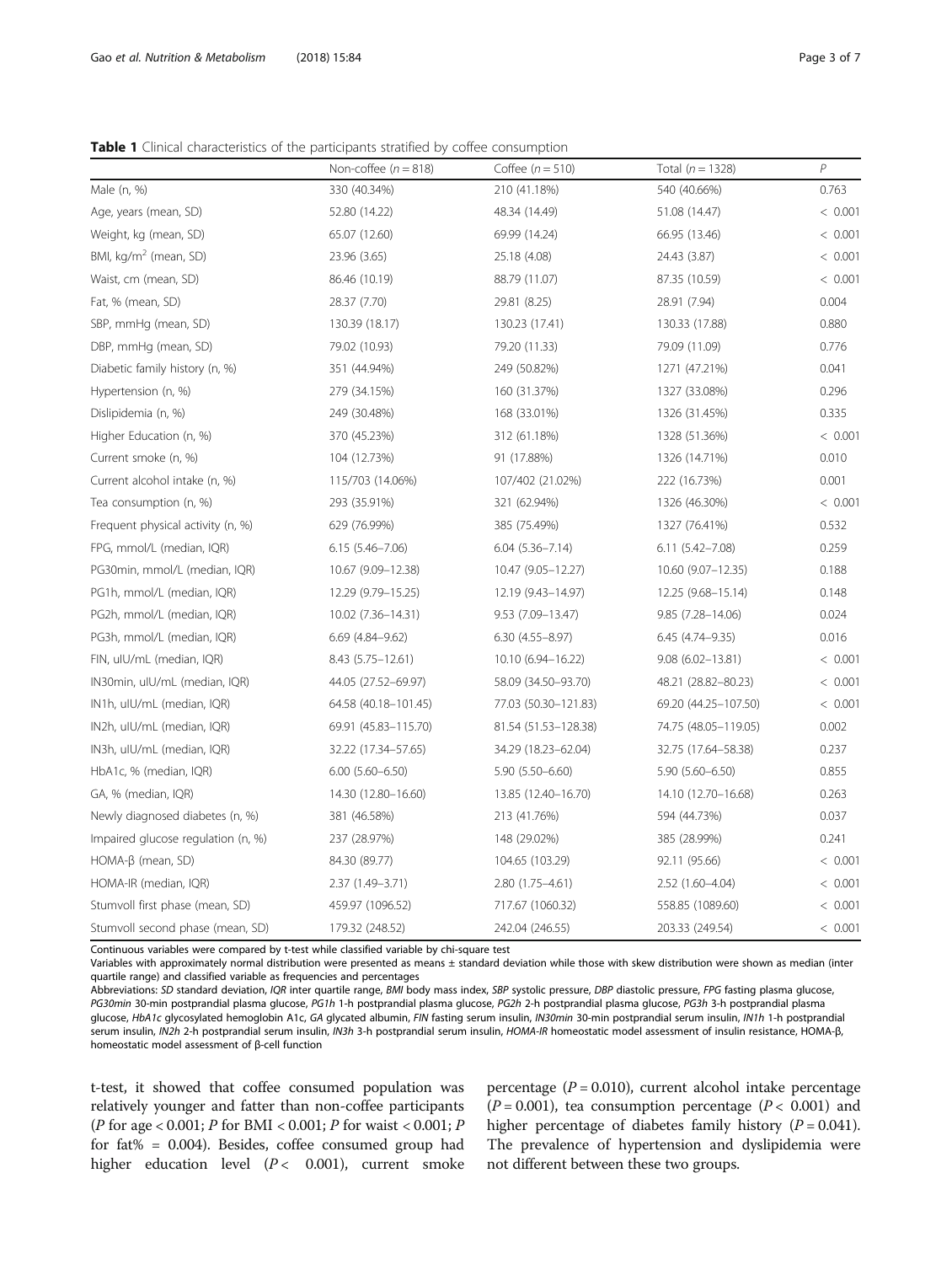In terms of glucose metabolism, the coffee intake group had lower 2-h and 3-h plasma glucose levels during OGTT (P for PG2h = 0.024; P for PG3h = 0.016). However, the plasma glucose levels at fasting, 30-min, 1-h were not different between these two populations, so as the HbA1c level and GA level. According to the chi-square test, coffee intake group had lower prevalence of newly diagnosed diabetes  $(P = 0.037)$ .

In terms of insulin levels, coffee consumption group had higher insulin levels at fasting, 30-min, 1-h and 2-h during OGTT ( $P$  for FIN < 0.001;  $P$  for IN30min < 0.001; P for IN1h < 0.001; P for IN2h = 0.002), but serum insulin level at 3-h was not different from the non-coffee intake group. Pancreatic beta cell function and insulin resistance were further estimated by HOMA and Stumvoll indexes. It implied that coffee intake individuals had higher insulin secretion level (P for HOMA-β < 0.001; P for Stumvoll first phase < 0.001; P for Stumvoll second phase < 0.001) and lower insulin sensitivity ( $P$  for HOMA-IR < 0.001).

# Coffee consumption and glucose metabolism, insulin secretion and insulin sensitivity

The relationships of coffee intake and glucose metabolism, insulin secretion and insulin sensitivity were further analyzed by different adjusted models (Table 2). First of all, coffee consumption group had lower plasma glucose levels at 2-h and 3-h and higher insulin levels at fasting, 30-min and 1-h during OGTT after adjustment with age, fat%, BMI, waist, tea intake, smoking habit, alcohol intake, diabetes family history and educational status (P for PG2h =  $0.002$ ; *P* for PG3h =  $0.010$ ; *P* for FIN =  $0.010$ ; *P* for IN30min = 0.001; *P* for IN1h = 0.002). Nevertheless, the difference of the prevalence of newly diagnosed

Table 2 Adjusted Mean (SD) values for metabolic measures according to the relationship with coffee consumption

| lgPG2h  |                      |                      |                       | lgPG3h  |                     |                     |         |
|---------|----------------------|----------------------|-----------------------|---------|---------------------|---------------------|---------|
|         | Non-coffee           | Coffee               | $P^*$                 |         | Non-coffee          | Coffee              | $P^*$   |
| Model 1 | $1.01 \pm 0.18$      | $0.98 \pm 0.19$      | 0.477                 | Model 1 | $0.84 \pm 0.21$     | $0.81 \pm 0.21$     | 0.122   |
| Model 2 | $1.01 \pm 0.18$      | $0.99 \pm 0.19$      | 0.020                 | Model 2 | $0.85 \pm 0.21$     | $0.82 \pm 0.21$     | 0.021   |
| Model 3 | $1.02 \pm 0.18$      | $0.99 \pm 0.19$      | 0.002                 | Model 3 | $0.85 \pm 0.21$     | $0.82 \pm 0.21$     | 0.010   |
|         | lgFIN                |                      |                       |         | lglN30min           |                     |         |
|         | Non-coffee           | Coffee               | $P^*$                 |         | Non-coffee          | Coffee              | $P^*$   |
| Model 1 | $0.92 \pm 0.29$      | $1.01 \pm 0.29$      | < 0.001               | Model 1 | $1.64 \pm 0.34$     | $1.74 \pm 0.36$     | < 0.001 |
| Model 2 | $0.92 \pm 0.30$      | $1.01 \pm 0.29$      | 0.012                 | Model 2 | $1.64 \pm 0.34$     | $1.75 \pm 0.35$     | 0.002   |
| Model 3 | $0.92 \pm 0.29$      | $1.01 \pm 0.29$      | 0.010                 | Model 3 | $1.64 \pm 0.34$     | $1.74 \pm 0.35$     | 0.001   |
| lgIN1h  |                      |                      |                       | lgIN2h  |                     |                     |         |
|         | Non-coffee           | Coffee               | $P^*$                 |         | Non-coffee          | Coffee              | $P^*$   |
| Model 1 | $1.80 \pm 0.31$      | $1.87 \pm 0.32$      | < 0.001               | Model 1 | $1.85 \pm 0.31$     | $1.90 \pm 0.31$     | 0.004   |
| Model 2 | $1.79 \pm 0.30$      | $1.87 \pm 0.31$      | 0.014                 | Model 2 | $1.85 \pm 0.31$     | $1.90 \pm 0.30$     | 0.287   |
| Model 3 | $1.79 \pm 0.30$      | $1.87 \pm 0.31$      | 0.002                 | Model 3 | $1.85 \pm 0.31$     | $1.90 \pm 0.30$     | 0.120   |
|         |                      | IgHOMA-IR            |                       |         | $HOMA-B$            |                     |         |
|         | Non-coffee           | Coffee               | $P^*$                 |         | Non-coffee          | Coffee              | $P^*$   |
| Model 1 | $0.37 \pm 0.32$      | $0.44 \pm 0.33$      | < 0.001               | Model 1 | $84.30 \pm 89.77$   | $104.65 \pm 103.29$ | 0.025   |
| Model 2 | $0.37 \pm 0.33$      | $0.45 \pm 0.32$      | 0.053                 | Model 2 | $80.59 \pm 85.37$   | $104.70 \pm 96.93$  | 0.090   |
| Model 3 | $0.37 \pm 0.32$      | $0.45 \pm 0.32$      | 0.085                 | Model 3 | $78.06 \pm 70.61$   | $99.44 \pm 74.48$   | 0.033   |
|         | Stumvoll first phase |                      | Stumvoll second phase |         |                     |                     |         |
|         | Non-coffee           | Coffee               | $P^*$                 |         | Non-coffee          | Coffee              | $P^*$   |
| Model 1 | 459.97 ± 1096.52     | $717.67 \pm 1060.32$ | 0.005                 | Model 1 | $179.32 \pm 248.52$ | $242.04 \pm 246.55$ | 0.002   |
| Model 2 | 415.95 ± 1102.94     | $681.45 \pm 1041.09$ | 0.045                 | Model 2 | $170.08 \pm 249.30$ | $236.52 \pm 236.91$ | 0.020   |
| Model 3 | 392.53 ± 1101.89     | $659.70 \pm 1029.83$ | 0.003                 | Model 3 | $166.15 \pm 249.01$ | $232.98 \pm 233.96$ | 0.001   |

Values presented as Mean ± SD. PG2h, PG3h, FIN, IN30min, IN1h, IN2h and HOMA-IR were logarithmic transformed

\*P-value for the test of any association between coffee consumption and the outcome of interest

Model 1: adjusted for age

Model 2: Model 1 + BMI, Fat%, Waist

Model 3: Model 2 + education status, smoke status, alcohol intake, tea consumption, diabetes family history

Abbreviations: SD standard deviation, BMI body mass index, PG2h 2-h postprandial plasma glucose, PG3h 3-h postprandial plasma glucose, FIN fasting serum insulin, IN30min 30-min postprandial serum insulin, IN1h 1-h postprandial serum insulin, IN2h 2-h postprandial serum insulin, HOMA-IR homeostatic model assessment of insulin resistance, HOMA-β homeostatic model assessment of β-cell function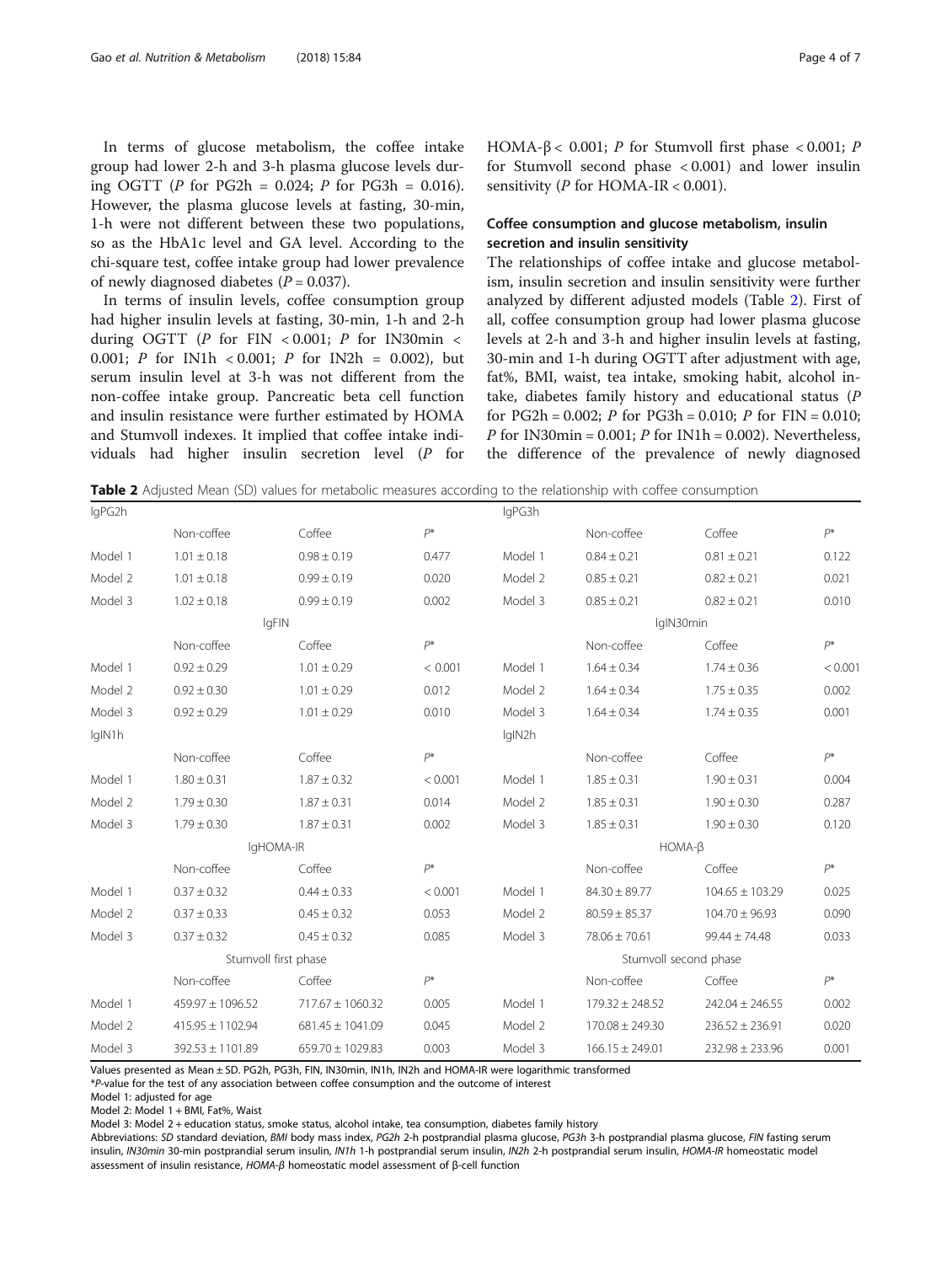diabetes between these two groups was not significant after adjusted with age  $(P = 0.718)$ . Secondly, a relatively strong association was found between coffee consumption and insulin secretion after adjusted with variety confounders mentioned above that might interfere with the relationship of coffee intake and pancreatic beta cell function. Both HOMA-β and Stumvoll formula indexes were positively related to coffee consumption (P for HOMA-β = 0.033; P for Stumvoll first phase = 0.003; P for Stumvoll second phase = 0.001). However, insulin sensitivity index was not statistically different between coffee consumed population and non-coffee consumed population after adjustment.

# Logistic regression analysis about the relationship of insulin secretion and coffee consumption

Logistic regression was conducted to further analysis the relationship of coffee intake and insulin secretion (Table 3). Insulin secretion indexes were expressed in quartiles and were taken as dependent variable. Coffee intake and the other parameters (age, gender distribution, BMI, fat%, waist, education status, smoke status, alcohol intake, tea consumption, diabetes family history) were taken as independent variables. It showed that coffee consumption was significantly and positively associated with insulin secretion. After adjusted with the confounders (model 1, model 2 and model 3), Logistic regression analysis further confirmed that coffee consumers had higher levels of HOMA-β and Stumvoll

Table 3 Odds ratios (95% CI) for the association between coffee consumption and insulin secretion indexes

|                    | $HOMA-\beta$ (the highest quartiles)          |               |         |  |  |
|--------------------|-----------------------------------------------|---------------|---------|--|--|
| coffee consumption | OR.                                           | 95% CI        | $P^*$   |  |  |
| Model 1            | 2.240                                         | 1.598-3.140   | < 0.001 |  |  |
| Model 2            | 2.048                                         | 1.359-3.086   | 0.001   |  |  |
| Model 3            | 2.262                                         | 1.451-3.527   | < 0.001 |  |  |
|                    | Stumvoll first phase (the highest quartiles)  |               |         |  |  |
| coffee consumption | <b>OR</b>                                     | 95% CI        | $P^*$   |  |  |
| Model 1            | 1.818                                         | 1.297-2.549   | 0.001   |  |  |
| Model 2            | 1.807                                         | 1.222-2.672   | 0.003   |  |  |
| Model 3            | 2.041                                         | $1,331-3,131$ | 0.001   |  |  |
|                    | Stumvoll second phase (the highest quartiles) |               |         |  |  |
| coffee consumption | OR.                                           | 95% CI        | P*      |  |  |
| Model 1            | 1.730                                         | 1.238-2.419   | 0.001   |  |  |
| Model 2            | 1.762                                         | 1.196-2.595   | 0.004   |  |  |
| Model 3            | 1.890                                         | 1 243-2874    | 0.003   |  |  |

\*P-value for the test of any association between coffee consumption and the outcome of interest

Model 1: adjusted for age, gender distribution

Model 2: Model 1 + BMI, Fat%, Waist

Model 3: Model 2 + education status, smoke status, alcohol intake, tea

consumption, diabetes family history

insulin secretion indexes {model 3: odds ratio (OR) [95% confidence interval (CI)] for HOMA-β = 2.262 (1.451– 3.527); OR (95% CI) for Stumvoll first phase = 2.041 (1.331–3.131); OR (95% CI) for Stumvoll second phase  $= 1.890$  (1.243–2.874)}. Thus, participant consumed coffee might have better insulin secretion function, including the basic insulin secretion and the two phases of insulin secretion during OGTT.

# **Discussion**

As far as we know, the present study was the first investigation about relationship between coffee intake and diabetes as well as its pathogenesis in a large high-risk diabetic Chinese population. It showed that coffee intake was positively associated with fasting and the first hour insulin levels and inversely associated with second and third hour plasma glucose levels during the OGTT. In addition, Logistic analysis revealed that coffee consumption was independently and positively related to a series of insulin secretion indexes, including HOMA-β, Stumvoll first and second phase insulin secretion indexes. The HOMA calculation is derived from a computer solved model that assumes relationships between fasting plasma glucose and insulin concentration [\[13](#page-6-0)]. HOMA-β evaluated the basic insulin secretion function [[15\]](#page-6-0). Stumvoll 1st and 2nd phase insulin secretion indexes are simple demographic parameters and they can evaluate insulin release accuracy  $[16]$  $[16]$ . The significance of the first phase insulin secretion might reflect the existence of a compartment of readily releasable insulin within the beta cell or a transientrise and fall of a metabolic signal for insulin secretion [\[17,](#page-6-0) [18\]](#page-6-0). The second phase of insulin secretion is directly related to the level of glucose elevation  $[18]$ . Thus, the present study implied that coffee consumers not only had better basal pancreatic beta cell function, but also had superior postprandial beta cell function.

Our findings were consistent with some previous investigations. The results from Agardh et al. showed that in those with type 2 diabetes high coffee consumption was inversely associated with decreased beta cell func-tion which was evaluated by HOMA-β [[8\]](#page-6-0). It suggested an effect of coffee on beta-cell function and there was a tendency of improved insulin response in those with high coffee consumption [\[8](#page-6-0)]. The results from Wu TY et al. provided support for the potential benefit of chronic coffee consumption on insulin secretion and possibly diabetes [[19,](#page-6-0) [20\]](#page-6-0). However, there are some inconsistencies in the effect of coffee on insulin secretion. In a cross-sectional analysis of Japanese population, higher coffee consumption was not associated with insulin secretion, as evaluated through the HOMA [[21](#page-6-0)]. Another cross-sectional study from the Uppsala Longitudinal Study of Adult Men showed that there was no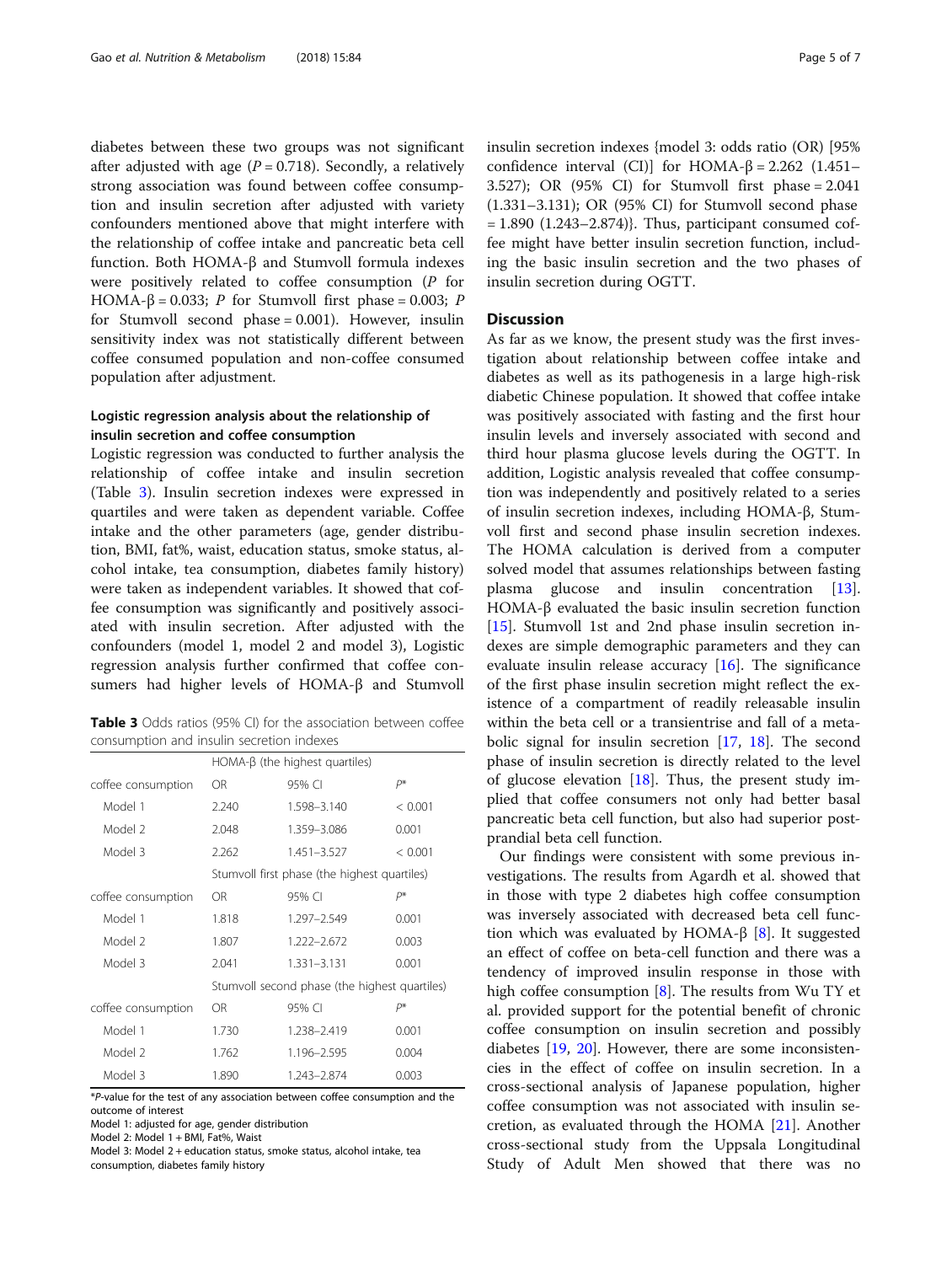association between coffee consumption and early insulin response during an OGTT [[9\]](#page-6-0). The differences in race and population selection criteria might cause different results of relationship between coffee intake and insulin secretion.

The mechanisms that coffee may have beneficial effects on pancreatic beta cell function are still unclear. Coffee contains a lot of components. Caffeine is the major one which is already known to enhance insulin secretion [[8,](#page-6-0) [22](#page-6-0)]. It has been proved that insulin concentration tended to be higher in the first 30 min after caffeinated coffee consumption compared with that of decaffeinated coffee or water [\[23\]](#page-6-0). Another study revealed that insulin was significantly higher after caffeine coffee than after water during the first hour of the OGTT [[24\]](#page-6-0). Other major components of coffee including magnesium, chlorogenic acid and various other micronutrients could also be involved in insulin secretion [\[25](#page-6-0)]. Chlorogenic acid is another major ingredient in coffee. There is evidence that chlorogenic acid might stimulate glucagon-like peptide 1 (GLP-1) production which is one of the gastrointestinal hormones and is known to have an effect on beta cell function that amplifies glucose-dependent insulin secretion [[23,](#page-6-0) [26\]](#page-6-0). On the other hand, magnesium has also been shown to improve β-cell function. Previous study found that increase in erythrocyte magnesium significantly and positively correlated with the increase in both insulin secretion and action [\[27\]](#page-6-0). Thus, more and deeper investigations are necessary to reveal the mechanisms that coffee is benefit for insulin secretion and glucose homeostasis.

There are some strengths of our study. First of all, each diabetic patient was newly diagnosed by astandard 75 g-OGTT. Thus, the effect of anti-diabetic medication on the relationship of coffee intake and hyperglycemia can be excluded. We also tested the 5-point blood glucose and insulin levels during the OGTT, which made it possible for us to entirely investigate the dynamic fluctuations in insulin secretion after glucose load. Secondly, to our knowledge, there were few studies on coffee intake and hyperglycemia in Chinese population. The population of China accounts for one fifth of the world's population and China is becoming an emerging coffee consumer country. According to the 2017–2021 China coffee industry development prospect forecast and investment analysis report, coffee consumption is growing by 15 to 20% a year in China [[28\]](#page-6-0). Thus, it is especially important to evaluate the relationship of coffee intake with glucose metabolism in Chinese population. Our study extended the apparent protective effect of coffee on insulin secretion and glucose metabolism.

Except for the major results of the present study, we also found that coffee consumed group had higher current smoke percentage, current alcohol intake

percentage and tea consumption percentage. These results were consistent with the previous studies [[8,](#page-6-0) [19](#page-6-0), [25,](#page-6-0) [29](#page-6-0)]. It is well-known that alcohol, tobacco, tea and coffee can cause varying degrees of addiction or dependence [\[30](#page-6-0)– [32](#page-6-0)]. Our findings implied that there might be some concentration effect on dependency or addictive substances, i.e. coffee, tea, alcohol and tobacco, which needs further study.

# Conclusions

In the present study, we provide solid and strong evidence that coffee intake is independently and positively related to pancreatic beta cell function in a large high-risk diabetic Chinese population. Habitual coffee consumption population might have better pancreatic beta cell function in Chinese population.

#### Abbreviations

BMI: Body mass index; CI: Confidence interval; DBP: Diastolic pressure; FIN: Fasting serum insulin; FPG: Fasting plasma glucose; GA: Glycated albumin; GLP-1: Glucagon-like peptide 1; HbA1c: Glycosylated hemoglobin A1c; HOMA-IR: Homeostatic model assessment of insulin resistance; HOMA-β: Homeostatic model assessment of β-cell function; IN1h: 1-h postprandial serum insulin; IN2h: 2-h postprandial serum insulin; IN30min: 30-min postprandial serum insulin; IN3h: 3-h postprandial serum insulin; IQR: Inter quartile range; OGTT: Oral glucose tolerance test; OR: odds ratio; PG1h: 1-h postprandial plasma glucose; PG2h: 2-h postprandial plasma glucose; PG30min: 30-min postprandial plasma glucose; PG3h: 3-h postprandial plasma glucose; SBP: Systolic pressure; SD: Standard deviation; SHiDS: Shanghai High-Risk Diabetic Screen; WHO: World Health Organization

#### Acknowledgements

The authors thank The Metabolic Diseases Biobank of Shanghai Jiao Tong University Affiliated Sixth People's Hospital for collecting data and offering help.

#### Funding

This work was financially supported by funding from the National Key Research and Development Program of China (Grant No.2017YFC0906903), the National Natural Science Foundation of China (Grant No.81570808, No.81770883), a Municipal Human Resources Development Program for Outstanding Leaders in Medical Disciplines in Shanghai (Grant No.2017BR045) and National Human Genetic Resources Sharing Service Platform (Grant No. YCZYPT [2017]02).

#### Availability of data and materials

The datasets used and analyzed during the current study are available from the corresponding author on reasonable request.

#### Authors' contributions

FG made substantial contributions to design the study, organized and analyzed the data and was the major contributor in writing the manuscript. YZ made contributions to design the study and analyzed the data. FG and YZ contributed equally to this work. SG contributed to design and helped to provide knowledge of clinical nutrition. HL, RC, PF and YS were responsible for the subject follow-up and questionnaires as well as data collection. CW was the corresponding author and directed the study design, data analysis as well as manuscript writing. WJ was also the corresponding author and directed the study design as well as data analysis. All authors read and approved the final manuscript.

#### Authors' information

Not applicable.

#### Ethics approval and consent to participate

This study was approved by the Institutional Review Board of Shanghai Jiao Tong University Affiliated Sixth People's Hospital in accordance with the